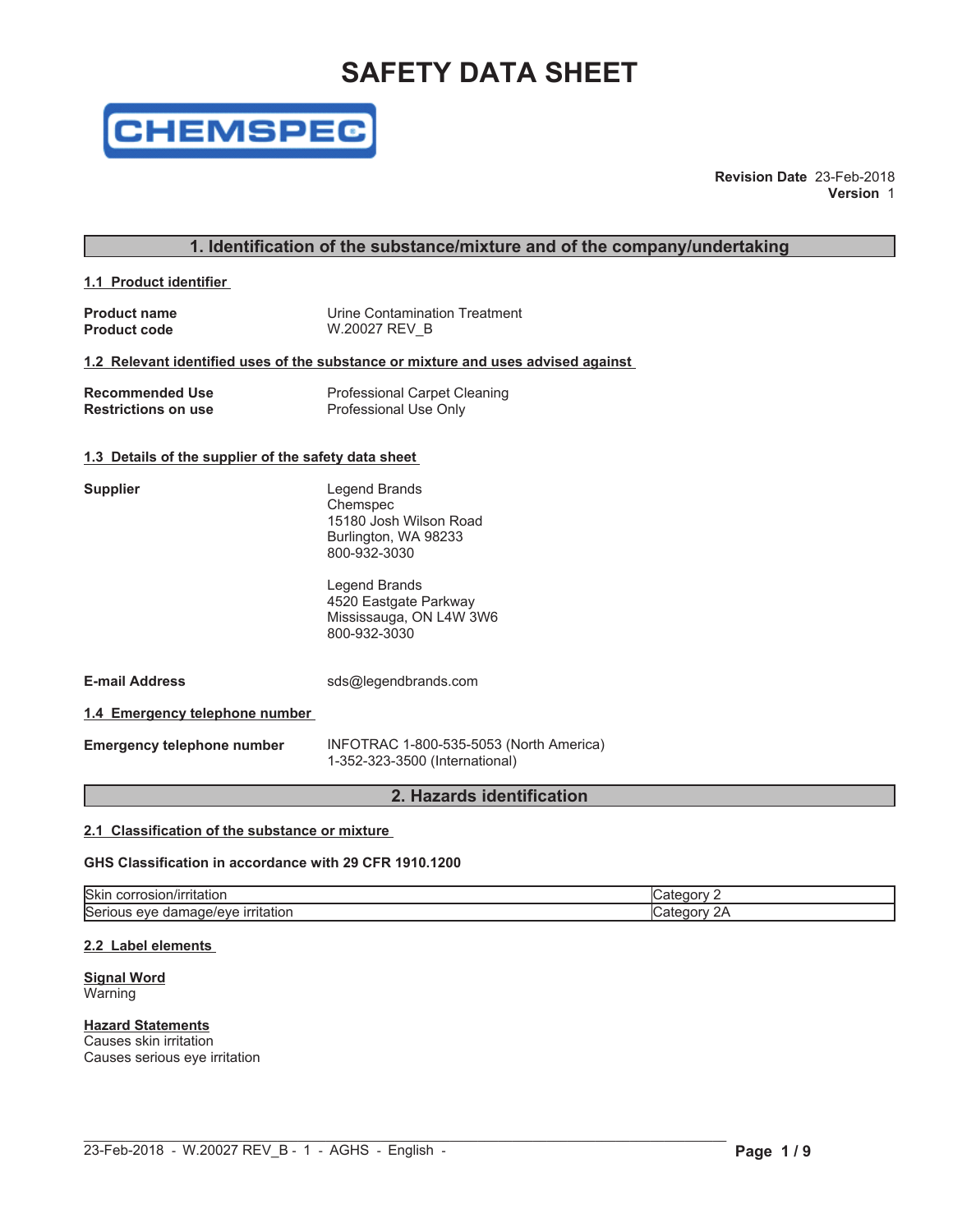

### **Precautionary Statements - Prevention**

Wash face, hands and any exposed skin thoroughly after handling Wear protective gloves/clothing and eye/face protection

IF IN EYES: Rinse cautiously with water for several minutes. Remove contact lenses, if present and easy to do. Continue rinsing If eye irritation persists: Get medical advice/attention IF ON SKIN: Wash with plenty of water and soap If skin irritation occurs: Get medical advice/attention Take off contaminated clothing and wash it before reuse

#### **2.3. Other Hazards Hazards not otherwise classified (HNOC)** Not Applicable

#### **2.4 Other information**

Not Applicable

**Unknown Acute Toxicity** < 1% of the mixture consists of ingredient(s) of unknown toxicity

## **3. Composition/Information on Ingredients**

#### **Substance**

**Mixture**

| <b>Chemical Name</b>            | <b>CAS No.</b> | Weight-% |
|---------------------------------|----------------|----------|
| Ethylene glycol monobutyl ether | 111-76-2       | $5 - 10$ |
| Dipropylene Glycol Butyl Ether  | 29911-28-2-LB  | - 5      |
| 2-(2-BUTOXYETHOXY)ETHANOL       | 112-34-5       | - 5      |
| alpha-terpineol                 | 98-55-5        | - 5      |

The exact percentage (concentration) of composition has been withheld as a trade secret.

### **4. First aid measures**

#### **4.1 Description of first-aid measures**

| <b>General advice</b> | Show this safety data sheet to the doctor in attendance. If symptoms persist, call a<br>physician.                                                                                                                                                                                                                                                   |
|-----------------------|------------------------------------------------------------------------------------------------------------------------------------------------------------------------------------------------------------------------------------------------------------------------------------------------------------------------------------------------------|
| Eye contact           | Remove contact lenses, if present. Rinse thoroughly with plenty of water for at least 15<br>minutes and consult a physician. Immediately flush with plenty of water. After initial<br>flushing, remove any contact lenses and continue flushing for at least 15 minutes. Keep eye<br>wide open while rinsing. If symptoms persist, call a physician. |
| <b>Skin contact</b>   | Wash off immediately with soap and plenty of water. Remove all contaminated clothes and<br>shoes. Immediate medical attention is not required. If skin irritation persists, call a<br>physician.                                                                                                                                                     |
| <b>Inhalation</b>     | Move to fresh air. Immediate medical attention is not required. If symptoms persist, call a<br>physician. Move to fresh air in case of accidental inhalation of vapors or decomposition<br>products.                                                                                                                                                 |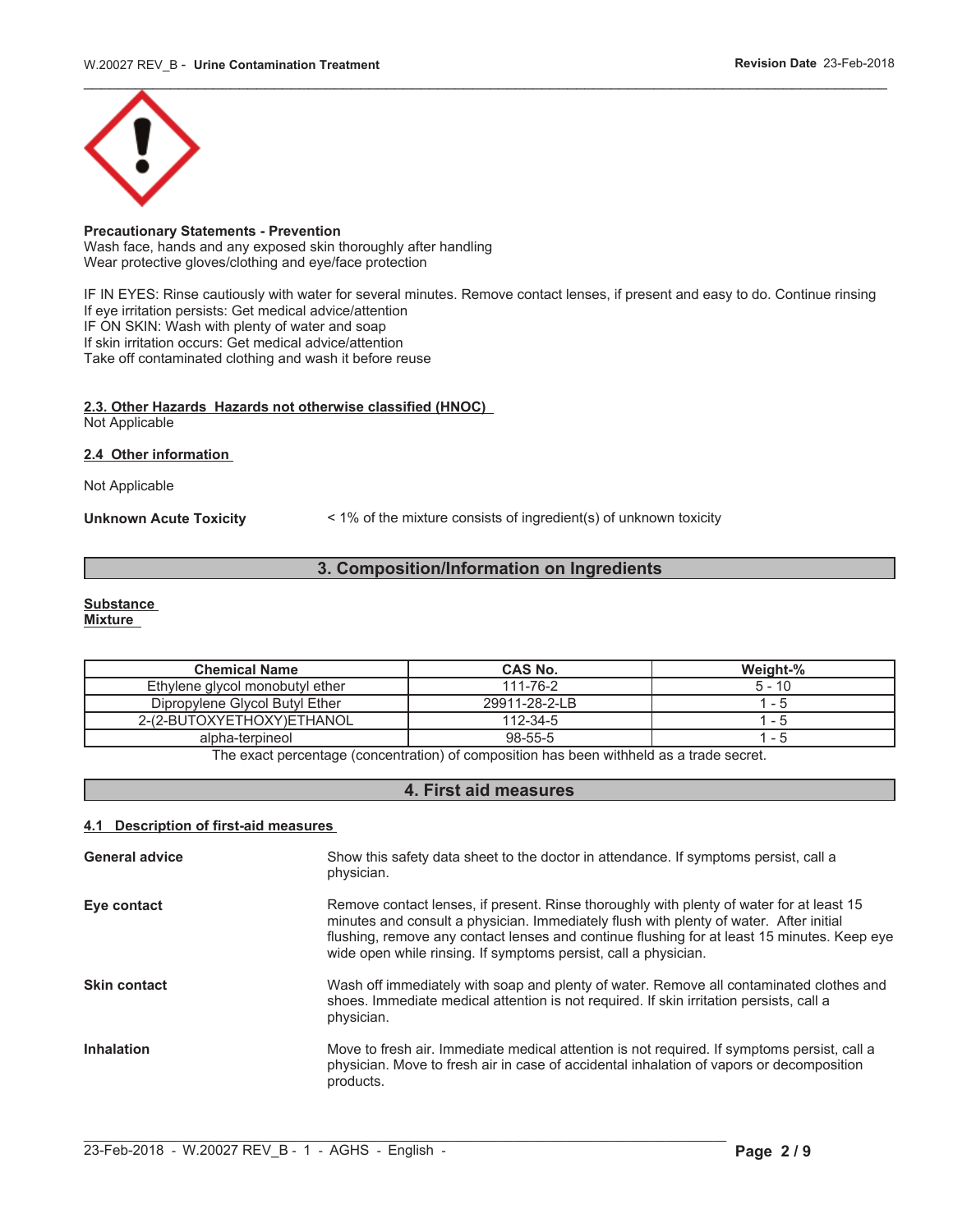| Ingestion | Gently wipe or rinse the inside of the mouth with water. Clean mouth with water and drink |
|-----------|-------------------------------------------------------------------------------------------|
|           | afterwards plenty of water. Never give anything by mouth to an unconscious person.        |
|           | Consult a physician. Do NOT induce vomiting.                                              |

#### **4.2 Most important symptoms and effects, both acute and delayed**

**Symptoms** See Section 2.2, Label Elements and/or Section 11, Toxicological effects.

#### **4.3 Indication of any immediate medical attention and special treatment needed**

**Notes to physician** Treat symptomatically.

### **5. Fire-Fighting Measures**

#### **5.1 Extinguishing media**

#### **Suitable extinguishing media**

Water spray. Foam. Dry powder. Use:. Dry chemical. Carbon dioxide (CO2). Alcohol-resistant foam.

**Unsuitable Extinguishing Media** None.

#### **5.2 Special hazards arising from the substance or mixture**

#### **Special Hazard**

Hazardous decomposition products formed under fire conditions. Contact with water liberates toxic gas. Risk of ignition.

**Hazardous Combustion Products** No information available.

#### **Explosion Data**

**Sensitivity to Mechanical Impact** None. **Sensitivity to Static Discharge** None.

#### **5.3 Advice for firefighters**

As in any fire, wear self-contained breathing apparatus pressure-demand, MSHA/NIOSH (approved or equivalent) and full protective gear.

### **6. Accidental Release Measures**

#### **6.1 Personal precautions, protective equipment and emergency procedures**

Use personal protective equipment. Remove all sources of ignition. Evacuate personnel to safe areas. Keep people away from and upwind of spill/leak. Pay attention to flashback. Take precautionary measures against static discharges.

#### **6.2 Environmental precautions**

Dike to collect large liquid spills. Do not flush into surface water or sanitary sewer system. Prevent further leakage or spillage if safe to do so. Prevent product from entering drains. See Section 12 for additional Ecological information.

#### **6.3 Methods and materials for containment and cleaning up**

**Methods for Containment** Prevent further leakage or spillage if safe to do so. **Methods for cleaning up** Contain spillage, soak up with non-combustible absorbent material, (e.g. sand, earth, diatomaceous earth, vermiculite) and transfer to a container for disposal according to local / national regulations (see section 13). Soak up with inert absorbent material. Dam up. Pick up and transfer to properly labeled containers. Take precautionary measures against static discharges.

#### **7. Handling and storage**

 $\mathcal{L}_\mathcal{L} = \mathcal{L}_\mathcal{L}$ 

### **7.1 Precautions for safe handling**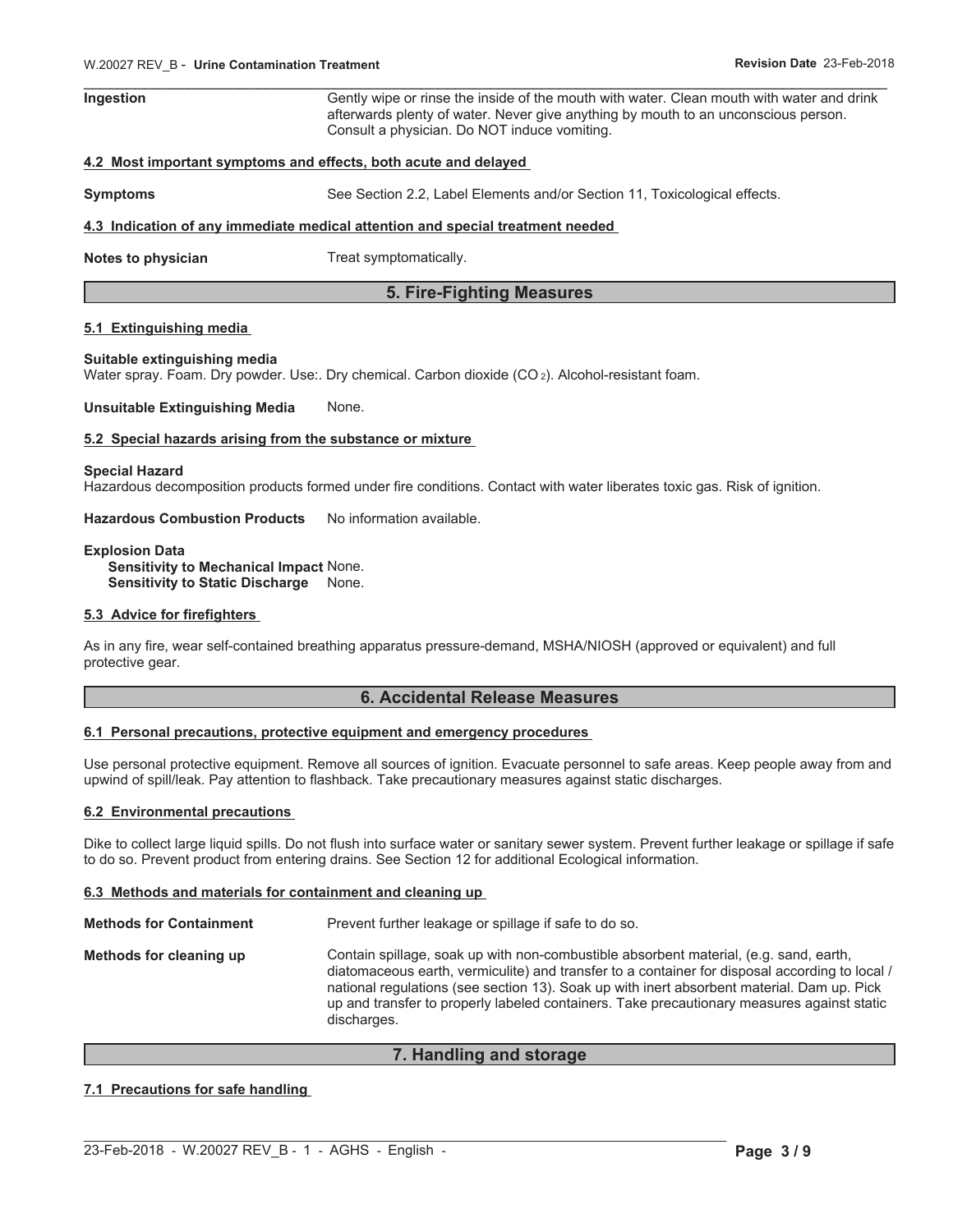| Advice on safe handling                                          | Wear personal protective equipment. Use only in area provided with appropriate exhaust<br>ventilation. To avoid ignition of vapors by static electricity discharge, all metal parts of the<br>equipment must be grounded. Keep away from heat/sparks/open flames/hot surfaces. - No<br>smoking. Do not breathe vapors or spray mist. Take necessary action to avoid static<br>electricity discharge (which might cause ignition of organic vapors). |
|------------------------------------------------------------------|-----------------------------------------------------------------------------------------------------------------------------------------------------------------------------------------------------------------------------------------------------------------------------------------------------------------------------------------------------------------------------------------------------------------------------------------------------|
| <b>Hygiene measures</b>                                          | When using, do not eat, drink or smoke. Regular cleaning of equipment, work area and<br>clothing is recommended.                                                                                                                                                                                                                                                                                                                                    |
| 7.2 Conditions for safe storage, including any incompatibilities |                                                                                                                                                                                                                                                                                                                                                                                                                                                     |
| <b>Storage Conditions</b>                                        | Use only in area provided with appropriate exhaust ventilation. Keep tightly closed in a dry<br>and cool place. Keep away from heat and sources of ignition. Keep containers tightly closed<br>in a cool, well-ventilated place. Keep away from heat. Keep in properly labeled containers.                                                                                                                                                          |
| <b>Materials to Avoid</b>                                        | Strong oxidizing agents.                                                                                                                                                                                                                                                                                                                                                                                                                            |

\_\_\_\_\_\_\_\_\_\_\_\_\_\_\_\_\_\_\_\_\_\_\_\_\_\_\_\_\_\_\_\_\_\_\_\_\_\_\_\_\_\_\_\_\_\_\_\_\_\_\_\_\_\_\_\_\_\_\_\_\_\_\_\_\_\_\_\_\_\_\_\_\_\_\_\_\_\_\_\_\_\_\_\_\_\_\_\_\_\_\_\_\_

## **8.1 Exposure Guidelines**

| <b>Chemical Name</b> | <b>ACGIH TLV</b>   | <b>OSHA PEL</b>           | <b>British Columbia</b> | <b>Alberta</b>           | Quebec                   | <b>Ontario TWAEV</b> |
|----------------------|--------------------|---------------------------|-------------------------|--------------------------|--------------------------|----------------------|
| Ethylene glycol      | TWA: 20 ppm        | TWA: 50 ppm               | TWA: 20 ppm             | TWA: 20 ppm              | TWA: 20 ppm              | TWA: 20 ppm          |
| monobutyl ether      |                    | TWA: $240 \text{ mg/m}^3$ |                         | TWA: $97 \text{ mg/m}^3$ | TWA: $97 \text{ mg/m}^3$ |                      |
| 111-76-2             |                    |                           |                         |                          |                          |                      |
| 2-(2-BUTOXYETHOX I   | TWA: 10 ppm        |                           |                         |                          |                          |                      |
| Y)ETHANOL            | inhalable fraction |                           |                         |                          |                          |                      |
| 112-34-5             | and vapor          |                           |                         |                          |                          |                      |

**8. Exposure controls/personal protection**

#### **8.2 Appropriate engineering controls**

**Engineering Measures** Showers

Eyewash stations Ventilation systems.

 $\mathcal{L}_\mathcal{L} = \mathcal{L}_\mathcal{L}$ 

#### **8.3 Individual protection measures, such as personal protective equipment**

| <b>Eye/Face Protection</b>    | Safety glasses with side-shields.                                                     |
|-------------------------------|---------------------------------------------------------------------------------------|
| Skin and body protection      | Long sleeved clothing. Chemical resistant apron. Antistatic boots. Impervious gloves. |
| <b>Respiratory protection</b> | In case of inadequate ventilation wear respiratory protection.                        |
| <b>Hygiene measures</b>       | See section 7 for more information                                                    |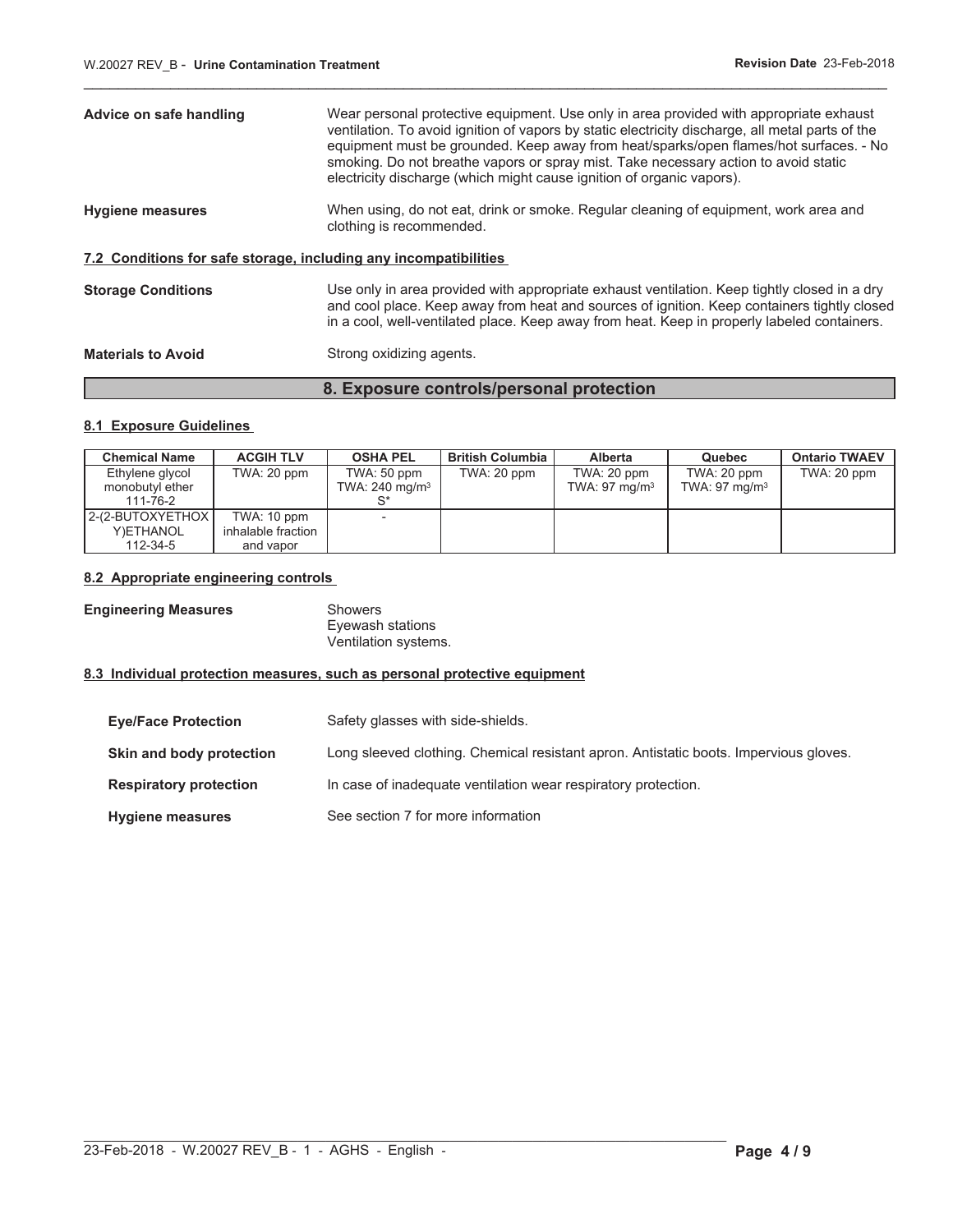### \_\_\_\_\_\_\_\_\_\_\_\_\_\_\_\_\_\_\_\_\_\_\_\_\_\_\_\_\_\_\_\_\_\_\_\_\_\_\_\_\_\_\_\_\_\_\_\_\_\_\_\_\_\_\_\_\_\_\_\_\_\_\_\_\_\_\_\_\_\_\_\_\_\_\_\_\_\_\_\_\_\_\_\_\_\_\_\_\_\_\_\_\_ **9. Physical and chemical properties**

### **9.1 Information on basic physical and chemical properties**

| <b>Physical state</b><br>Appearance                          | Liquid<br>Clear liquid | Color                    | gold                     |
|--------------------------------------------------------------|------------------------|--------------------------|--------------------------|
| Odor                                                         | Floral                 | <b>Odor Threshold</b>    | No information available |
| <b>Property</b>                                              | <b>Values</b>          | Remarks • Methods        |                          |
| рH                                                           | 7.5                    | No information available |                          |
| <b>Melting/freezing point</b><br>Boiling point/boiling range |                        | No information available |                          |
| <b>Flash Point</b>                                           | $> 94$ °C $/ > 201$ °F |                          |                          |
| <b>Evaporation rate</b>                                      |                        | No information available |                          |
| Flammability (solid, gas)                                    |                        | No information available |                          |
| <b>Flammability Limits in Air</b>                            |                        |                          |                          |
| upper flammability limit                                     |                        | No information available |                          |
| lower flammability limit                                     |                        | No information available |                          |
| Vapor pressure                                               |                        | No information available |                          |
| <b>Vapor density</b>                                         |                        | No information available |                          |
| <b>Specific Gravity</b>                                      | 1                      |                          |                          |
| <b>Water solubility</b>                                      |                        | No information available |                          |
| Solubility in other solvents                                 |                        | No information available |                          |
| <b>Partition coefficient</b>                                 |                        | No information available |                          |
| <b>Autoignition temperature</b>                              |                        | No information available |                          |
| <b>Decomposition temperature</b>                             |                        | No information available |                          |
| <b>Viscosity, kinematic</b>                                  |                        | No information available |                          |
| Viscosity, dynamic                                           |                        | No information available |                          |
| <b>Explosive properties</b>                                  |                        | No information available |                          |
| <b>Oxidizing Properties</b>                                  |                        | No information available |                          |
|                                                              |                        |                          |                          |
| 9.2 Other information                                        |                        |                          |                          |
| Volatile organic compounds (VOC)                             | 16%                    |                          |                          |

**content**

## **10. Stability and Reactivity**

### **10.1 Reactivity**

No data available

### **10.2 Chemical stability**

Stable under recommended storage conditions

#### **10.3 Possibility of hazardous reactions**

None under normal processing.

#### **10.4 Conditions to Avoid**

Direct sources of heat. Heat, flames and sparks.

#### **10.5 Incompatible Materials**

Strong oxidizing agents.

### **10.6 Hazardous Decomposition Products**

Carbon dioxide (CO2), carbon monoxide (CO), oxides of nitrogen (NOx), dense black smoke.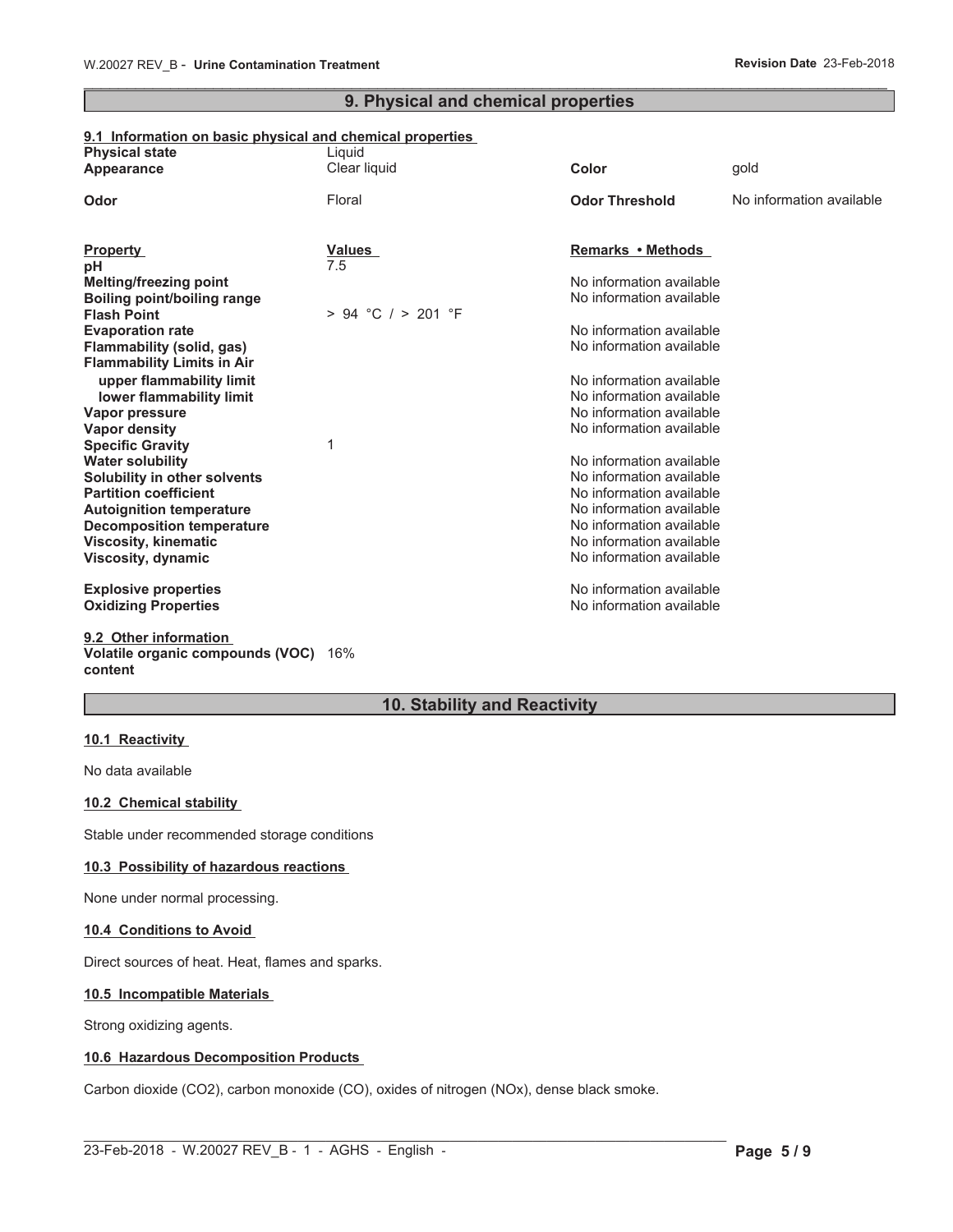### **11. Toxicological information**

\_\_\_\_\_\_\_\_\_\_\_\_\_\_\_\_\_\_\_\_\_\_\_\_\_\_\_\_\_\_\_\_\_\_\_\_\_\_\_\_\_\_\_\_\_\_\_\_\_\_\_\_\_\_\_\_\_\_\_\_\_\_\_\_\_\_\_\_\_\_\_\_\_\_\_\_\_\_\_\_\_\_\_\_\_\_\_\_\_\_\_\_\_

### **11.1 Acute toxicity**

#### **Numerical measures of toxicity: Product Information**

#### **The following values are calculated based on chapter 3.1 of the GHS document**

| Unknown Acute Toxicity | $\leq$ 1% of the mixture consists of ingredient(s) of unknown toxicity |
|------------------------|------------------------------------------------------------------------|
| Oral LD50              | 4,385.00 mg/kg                                                         |
| <b>Dermal LD50</b>     | 13,956.00 mg/kg                                                        |
| LC50 (Vapor)           | 122.00 mg/l                                                            |

### **Numerical measures of toxicity: Component Information**

| <b>Chemical Name</b>            | LD50 Oral        | <b>LD50 Dermal</b>      | <b>LC50 Inhalation</b>          |
|---------------------------------|------------------|-------------------------|---------------------------------|
| Ethylene glycol monobutyl ether | 470 mg/kg (Rat)  | $= 2000$ mg/kg (Rabbit) | $= 450$ ppm (Rat) 4 h           |
| 111-76-2                        |                  |                         |                                 |
| Dipropylene Glycol Butyl Ether  |                  |                         | $>$ 2.0 mg/L (aerosol)(Rat) 4 h |
| 29911-28-2-LB                   |                  |                         |                                 |
| 2-(2-BUTOXYETHOXY)ETHANOL       | 3384 mg/kg (Rat) | $= 2700$ mg/kg (Rabbit) | $\overline{\phantom{a}}$        |
| 112-34-5                        |                  |                         |                                 |

#### **11.2 Information on toxicological effects**

#### **Skin corrosion/irritation**

Product Information • No information available Component Information • No information available

#### **Serious eye damage/eye irritation**

Product Information  $\cdot$  May cause eye irritation Component Information • No information available

### **Respiratory or skin sensitization**

Product Information • No information available Component Information • No information available

#### **Germ cell mutagenicity**

Product Information • No information available Component Information

• No information available

### **Carcinogenicity**

Product Information • No information available Component Information • No information available

**Reproductive toxicity** Product Information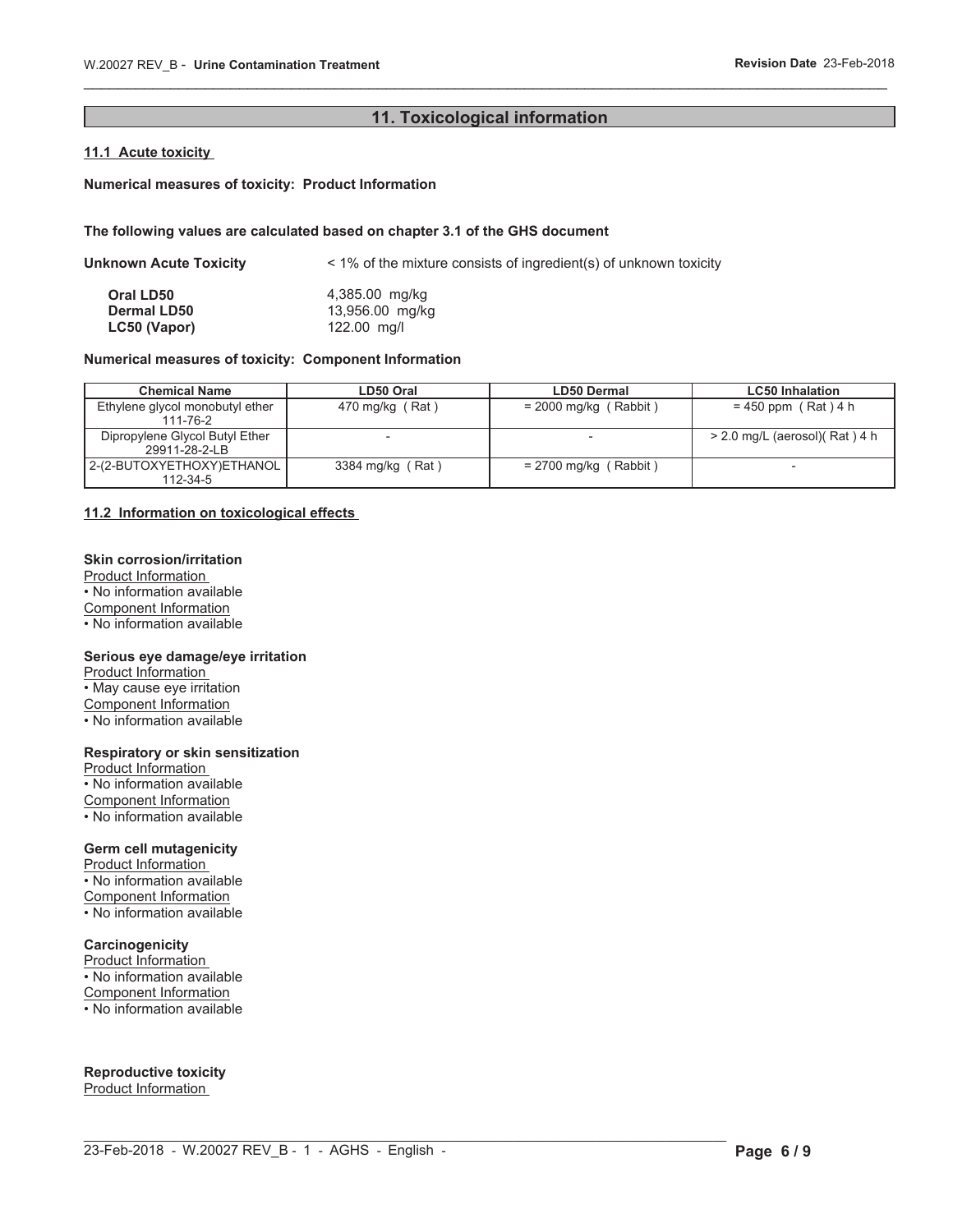\_\_\_\_\_\_\_\_\_\_\_\_\_\_\_\_\_\_\_\_\_\_\_\_\_\_\_\_\_\_\_\_\_\_\_\_\_\_\_\_\_\_\_\_\_\_\_\_\_\_\_\_\_\_\_\_\_\_\_\_\_\_\_\_\_\_\_\_\_\_\_\_\_\_\_\_\_\_\_\_\_\_\_\_\_\_\_\_\_\_\_\_\_ • No information available Component Information • No information available

**STOT - single exposure** No information available

#### **STOT - repeated exposure**

• May cause adverse liver effects

#### **Other adverse effects**

Product Information • No information available Component Information • No information available

### **Aspiration hazard**

Product Information • No information available Component Information • No information available

### **12. Ecological information**

#### **12.1 Toxicity**

**Ecotoxicity** No information available

2.125 % of the mixture consists of components(s) of unknown hazards to the aquatic environment

#### **Ecotoxicity effects**

| <b>Chemical Name</b>            | <b>Toxicity to algae</b> | <b>Toxicity to fish</b>            | Toxicity to daphnia and other |
|---------------------------------|--------------------------|------------------------------------|-------------------------------|
|                                 |                          |                                    | aquatic invertebrates         |
| Ethylene glycol monobutyl ether |                          | LC50: 96 h Lepomis macrochirus     | EC50: 48 h Daphnia magna 1000 |
| 111-76-2                        |                          | 1490 mg/L static LC50: 96 h        | mq/L                          |
|                                 |                          | Lepomis macrochirus 2950 mg/L      |                               |
| Dipropylene Glycol Butyl Ether  |                          | LC50: 96 h Poecilia reticulata 841 |                               |
| 29911-28-2-LB                   |                          | ma/L static                        |                               |
| 2-(2-BUTOXYETHOXY)ETHANOL       | EC50: 96 h Desmodesmus   | LC50: 96 h Lepomis macrochirus     | EC50: 48 h Daphnia magna 100  |
| 112-34-5                        | subspicatus 100 mg/L     | 1300 mg/L static                   | mq/L                          |

#### **12.2 Persistence and degradability**

No information available.

#### **12.3 Bioaccumulative potential**

Discharge into the environment must be avoided

| <b>Chemical Name</b>                                        | Pow<br>log        |
|-------------------------------------------------------------|-------------------|
| Ethylene glycol monobutyl ether<br>$ \cdot$ $\cdot$ $\cdot$ | $\Omega$<br>U.O I |
| l-76-2<br>4 A A                                             |                   |

### **12.4 Mobility in soil**

No information available.

#### **12.5 Other adverse effects**

No information available

### **13. Disposal Considerations**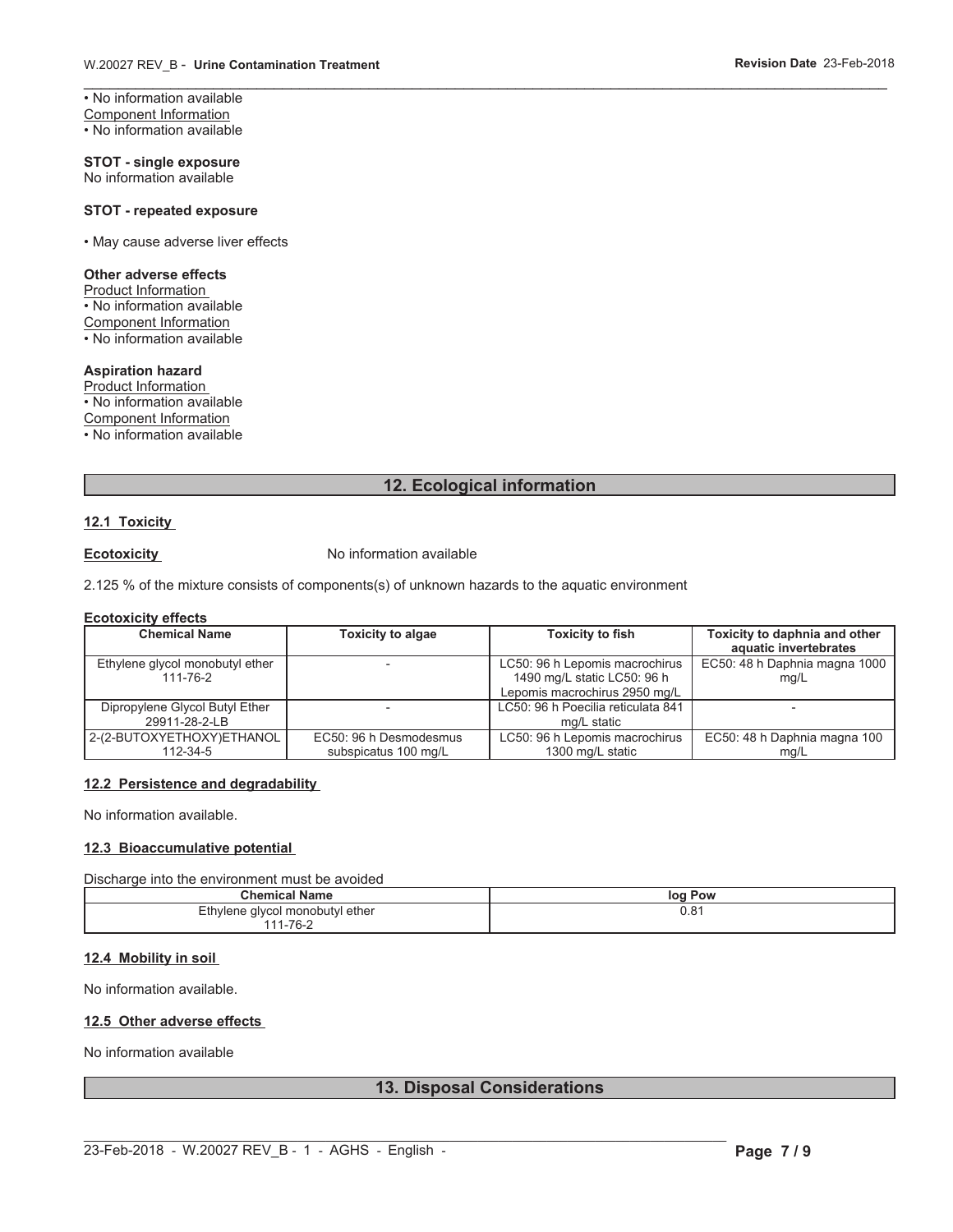#### **13.1 Waste treatment methods**

Disposal should be in accordance with applicable regional, national and local laws and regulations.

| <b>DOT</b>  | Not regulated |
|-------------|---------------|
| <b>MEX</b>  | Not regulated |
| <b>IMDG</b> | Not regulated |
| <b>IATA</b> | Not regulated |

### **15. Regulatory information**

\_\_\_\_\_\_\_\_\_\_\_\_\_\_\_\_\_\_\_\_\_\_\_\_\_\_\_\_\_\_\_\_\_\_\_\_\_\_\_\_\_\_\_\_\_\_\_\_\_\_\_\_\_\_\_\_\_\_\_\_\_\_\_\_\_\_\_\_\_\_\_\_\_\_\_\_\_\_\_\_\_\_\_\_\_\_\_\_\_\_\_\_\_

**14. Transport Information**

#### **15.1 International Inventories**

| <b>TSCA</b><br><b>DSL</b><br><b>EINECS/ELINCS</b><br><b>ENCS</b><br><b>IECSC</b><br><b>KECL</b><br><b>PICCS</b> | Complies<br>Complies<br>Complies<br>Complies<br>Complies |
|-----------------------------------------------------------------------------------------------------------------|----------------------------------------------------------|
| <b>AICS</b><br><b>NZIoC</b>                                                                                     |                                                          |
|                                                                                                                 |                                                          |

 **TSCA** - United States Toxic Substances Control Act Section 8(b) Inventory

 **DSL** - Canadian Domestic Substances List

 **EINECS/ELINCS** - European Inventory of Existing Chemical Substances/European List of Notified Chemical Substances

 $\mathcal{L}_\mathcal{L} = \mathcal{L}_\mathcal{L}$ 

 **PICCS** - Philippines Inventory of Chemicals and Chemical Substances

 **ENCS** - Japan Existing and New Chemical Substances

 **IECSC** - China Inventory of Existing Chemical Substances

 **KECL** - Korean Existing and Evaluated Chemical Substances

 **PICCS** - Philippines Inventory of Chemicals and Chemical Substances

 **AICS** - Australian Inventory of Chemical Substances

 **NZIoC** - New Zealand Inventory of Chemicals

#### **15.2 U.S. Federal Regulations**

### **SARA 313**

Section 313 of Title III of the Superfund Amendments and Reauthorization Act of 1986 (SARA). This product contains a chemical or chemicals which are subject to the reporting requirements of the Act and Title 40 of the Code of Federal Regulations, Part 372:

| <b>Chemical Name</b>                        | <b>SARA 313 - Threshold Values %</b> | Weight-% |
|---------------------------------------------|--------------------------------------|----------|
| Ethylene glycol monobutyl ether<br>111-76-2 |                                      | $5 - 10$ |
| 2-(2-BUTOXYETHOXY)ETHANOL<br>112-34-5       |                                      |          |

#### **15.3 Pesticide Information**

#### Not applicable

#### **15.4 U.S. State Regulations**

#### **California Proposition 65**

This product does not contain any Proposition 65 chemicals